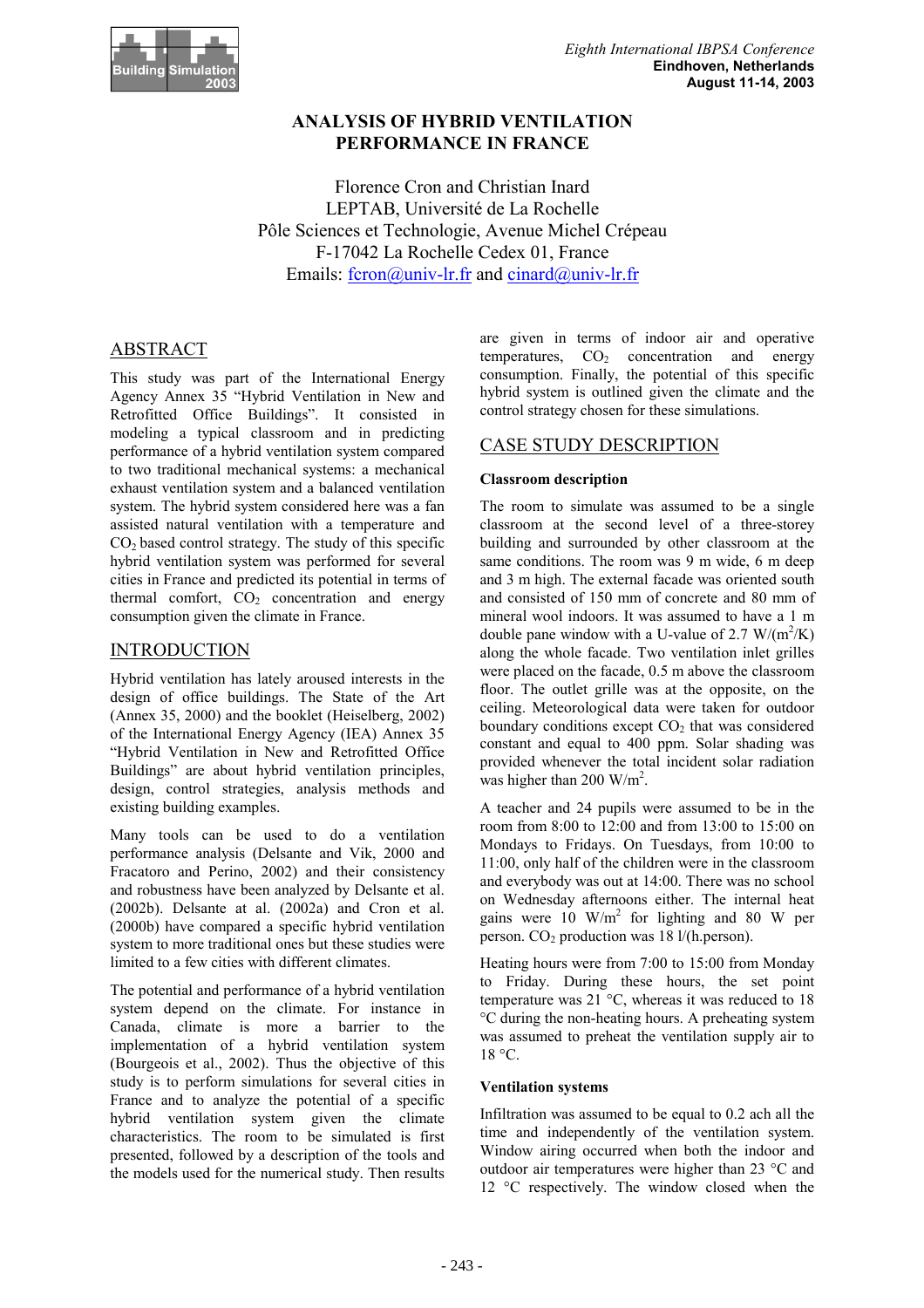indoor air temperature went back down to 21 °C. Window airing brought 4 ach independently of the weather conditions. This value was additional to the infiltration and the ventilation airflow rates. During spring and summer, night cooling could occur between 22:00 and 7:00 when the indoor air temperature was higher than 24 °C and when the indoor-outdoor air temperature difference was higher than 2 °C. It turned off when the indoor air temperature went below 18 °C.

Ventilation hours were scheduled from 8:00 to 15:00 from Monday to Friday. Two mechanical ventilation systems, with a constant airflow rate during ventilation hours, and a hybrid ventilation system were compared.

The first mechanical ventilation system was a mechanical exhaust in which a constant airflow rate of 0.15  $\text{m}^3$ /s was assumed through the inlet and outlet grilles (MV1). The low exhaust fan power consumption was 1000 W/(m3/s).

The second one (MV2) was a balanced system with an exhaust and a supply fan to ensure an airflow rate of 0.15  $\text{m}^3$ /s. The heat recovery had a temperature efficiency of 0.6 and the fan combined consumption was 2500 W/( $\rm{m}^{3}/\rm{s}$ ).

The fan airflow rate for both mechanical systems was set to have a maximum indoor  $CO<sub>2</sub>$  concentration of 1200 ppm when the pupils were in the classroom.

The specific hybrid ventilation system considered here (HV) was based on fan assisted natural ventilation with a 4 m high exhaust chimney to improve the natural stack effect. No conductive heat transfer through the chimney walls was considered. The inlet and outlet opening control was not only dependent on the ventilation hours, but also on the indoor  $CO<sub>2</sub>$  concentration. The first inlet grille opened when  $CO<sub>2</sub>$  reached 800 ppm, the second one when the  $CO<sub>2</sub>$  was higher than 1000 ppm and finally the fan turned on when the  $CO<sub>2</sub>$  went up to 1200 ppm. The fan stopped and the grilles closed in the opposite order at a 100 ppm lower set point. The assisting fan was assumed to have a consumption of 200  $W/(m^3/s)$ and to provide  $0.15 \text{ m}^3/\text{s}$ . *Cp* values for the wind effect on the facade were taken from the AIVC literature (Liddament, 1996) and are given in Table 1. For the simulations, an interpolation was made from these values. The *Cp* value for the chimney was equal to -0.6 independently of the wind direction. For the three systems, night cooling was ensured by the fans that were turned on.

*Table 1 Cp values on the facade given the wind direction*

| WIND ANGLE | ഹം | $45^{\circ}$                         | $90^{\circ}$   135°   180° |  |
|------------|----|--------------------------------------|----------------------------|--|
| $Cp$ value |    | $0.25$   0.06   -0.35   -0.60   0.50 |                            |  |

#### **Locations**

The simulations were performed for ten French cities listed in the Table 2.

*Table 2 City geographical locations*

| <b>CITIES IN</b> | <b>LATITUDE</b> <sup>o</sup> | <b>LONGITUDE</b> <sup>o</sup> |
|------------------|------------------------------|-------------------------------|
| <b>FRANCE</b>    |                              |                               |
| Agen             | 44.2 N                       | 0.6 <sub>E</sub>              |
| Ajaccio          | 41.9 N                       | 8.7 E                         |
| Carpentras       | 44.0 N                       | 5.0 E                         |
| La Rochelle      | 46.2 N                       | 1.2 W                         |
| Limoges          | 45.8 N                       | 1.3 E                         |
| Mâcon            | 46.3 N                       | 4.8 E                         |
| Nancy            | 48.7 N                       | 6.2 E                         |
| Nice             | 43.7 N                       | 7.3 E                         |
| Rennes           | 48.1 N                       | 1.7W                          |
| Trappes          | 48.8 N                       | 2.0 E                         |

France is divided into three zones in winter, from the coldest H1 to the coolest H3, and four zones in summer, from the coolest Ea to the warmest Ed, see Figure 1 and Figure 2.



*Figure 1 Winter climatic zones in France*



*Figure 2 Summer climatic zones in France*

In France the regulation heating period is from the  $1<sup>st</sup>$ of October until the  $20<sup>th</sup>$  of May. Heating degree-days give some information on the climate and were calculated during this heating period based on the indoor set point temperature of 21 °C (see Figure 3). Cooling degree-day were obtained by computing all the degree-days for an outdoor temperature higher than 26 °C when air conditioning may be required.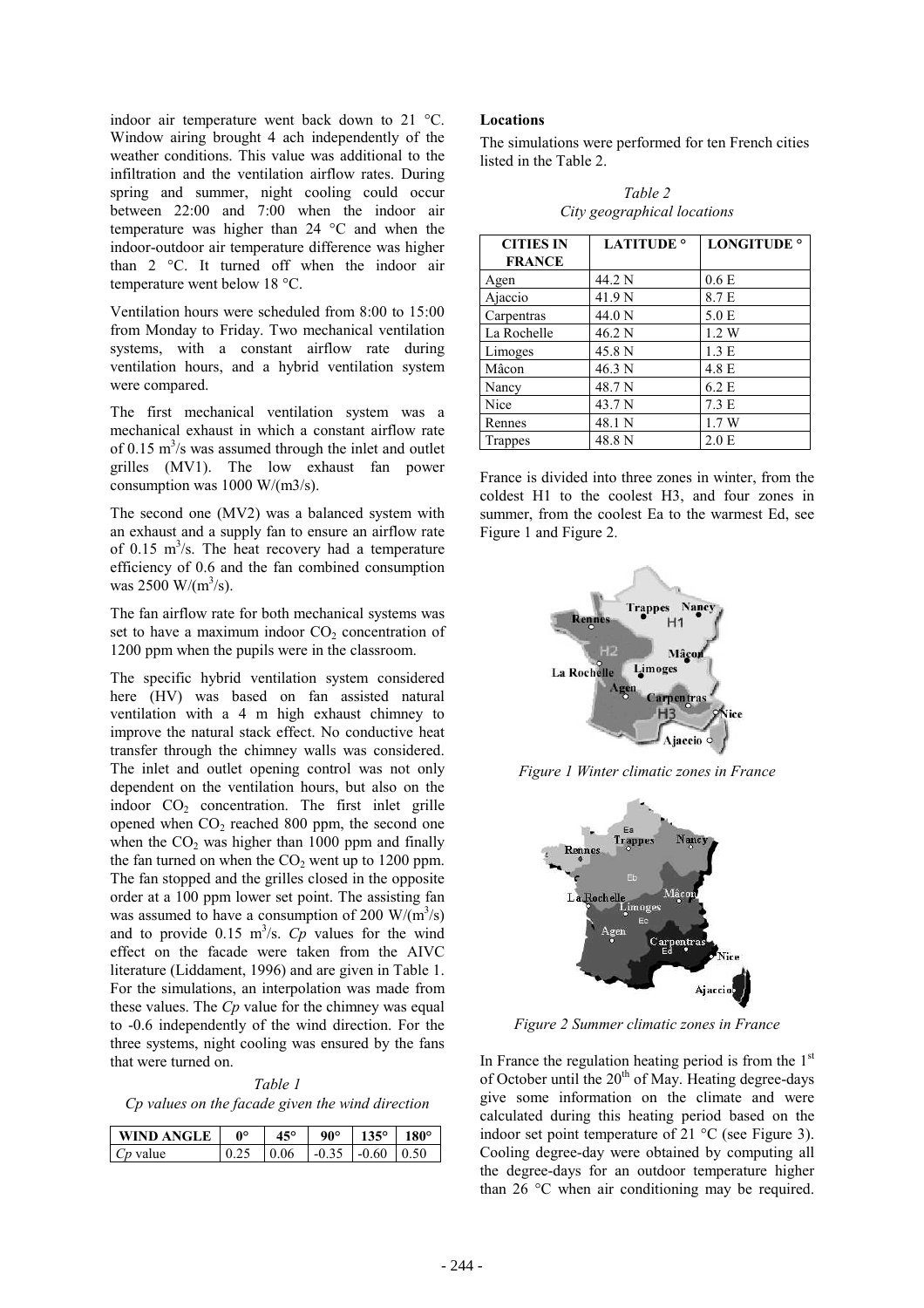Degree-days between 21 °C and 26 °C were also calculated. The last two degree-day values were taken during the non-heating period, see Figure 4.



*Figure 3 21 °C based heating-degree days during the heating period*



*Figure 4 26 °C based cooling degree-days and degree-days between 21 °C and 26 °C during the non-heating period*

## SIMULATION

The simulations were undertaken to compute the indoor air and operative temperatures, the indoor air quality in terms of  $CO<sub>2</sub>$  concentration and the energy performance. SPARK is the object-oriented solver we used to solve the entire problem with differential and non-linear equations. The model equations we used here were implemented in SPARK for a previous IEA Annex 35 project (Cron and Inard, 2002a). The time step was 60 s. An experimental cell presented by El Mankibi et al. (2001) allowed to do comparisons between simulation results and experimental data and to calibrate the model.

#### **Air flow and thermal models**

A single zone model with a hydrostatic pressure variation was assumed. "Pure" air and pollutant mass balance equations for a zone *i* with *n* openings were:

$$
\sum_{j=1}^{n} m_{as\,ji} - \sum_{j=1}^{n} m_{as\,ij} = 0 \tag{1}
$$

$$
\sum_{j=1}^{n} m_{es\,ji} - \sum_{j=1}^{n} m_{es\,ij} + S_{es} = V \frac{d\rho_{es}}{dt}
$$
 (2)

Airflow rates derived from infiltration, window airings, and both mechanical systems were constant. Concerning the specific hybrid ventilation system, a simple power law relation was used for the inlet grilles and the chimney when the fan was turned off:

$$
Q_{ji} = C(\Delta P)^{0.5} = C(P_j - P_i)^{0.5}
$$
 (3)

C is equal to  $0.053 \text{ m}^3 / (\text{Pa}^{0.5} \text{ s})$  for each grille and to  $0.088 \text{ m}^3 / (\text{Pa}^{0.5} \text{ s})$  for the chimney.

Thermal buoyancy and a correction factor  $K<sub>Q</sub>$ (Feustel et al, 1990) were used to obtain the mass air flow rate:

$$
m_{as\ ji} = \rho_{ij} K_Q Q_{ji} = \rho_{ij} K_Q C (P_j - P_i)^{0.5}
$$
\n(4)

\nwhere 
$$
\rho_{ij} = \frac{\rho_i + \rho_j}{2}
$$
.

The thermal balance equation was:

$$
\sum_{j=1}^{n} (m_{asji}cp_{as} + m_{esji}cp_{es})T_j - \sum_{j=1}^{n} (m_{asij}cp_{as} + m_{esij}cp_{es})T
$$
  
+
$$
S_{es}cp_{es}(T_{es}-T) + P_{heatconv} + P_{loadconv} + \Phi_{conv}
$$
(5)  
=
$$
(\rho_{as}cp_{as} + \rho_{es}cp_{es})V\frac{dT}{dt} + cp_{es}VT\frac{d\rho_{es}}{dt}
$$

#### **Room envelope Models**

Conduction heat transfer was described by an electrical 2R-3C model (Rumianowsky et al., 1989), see Figure 5.



*Figure 5 Electrical 2R - 3C model*

The intermediate node M allows us to take into account differences in material thermal capacities. A comparison between this model response and a finite difference model response was undertaken to define the position of the node M. The latter was set to the optimum value of  $e_A$  that gave the minimum error  $E_{eA}$ .  $E_{eA}$  was obtained by:

$$
E_{eA} = \int_{0}^{\infty} \left| T_{A\text{ finite difference}} - T_{A} \right| dt \tag{6}
$$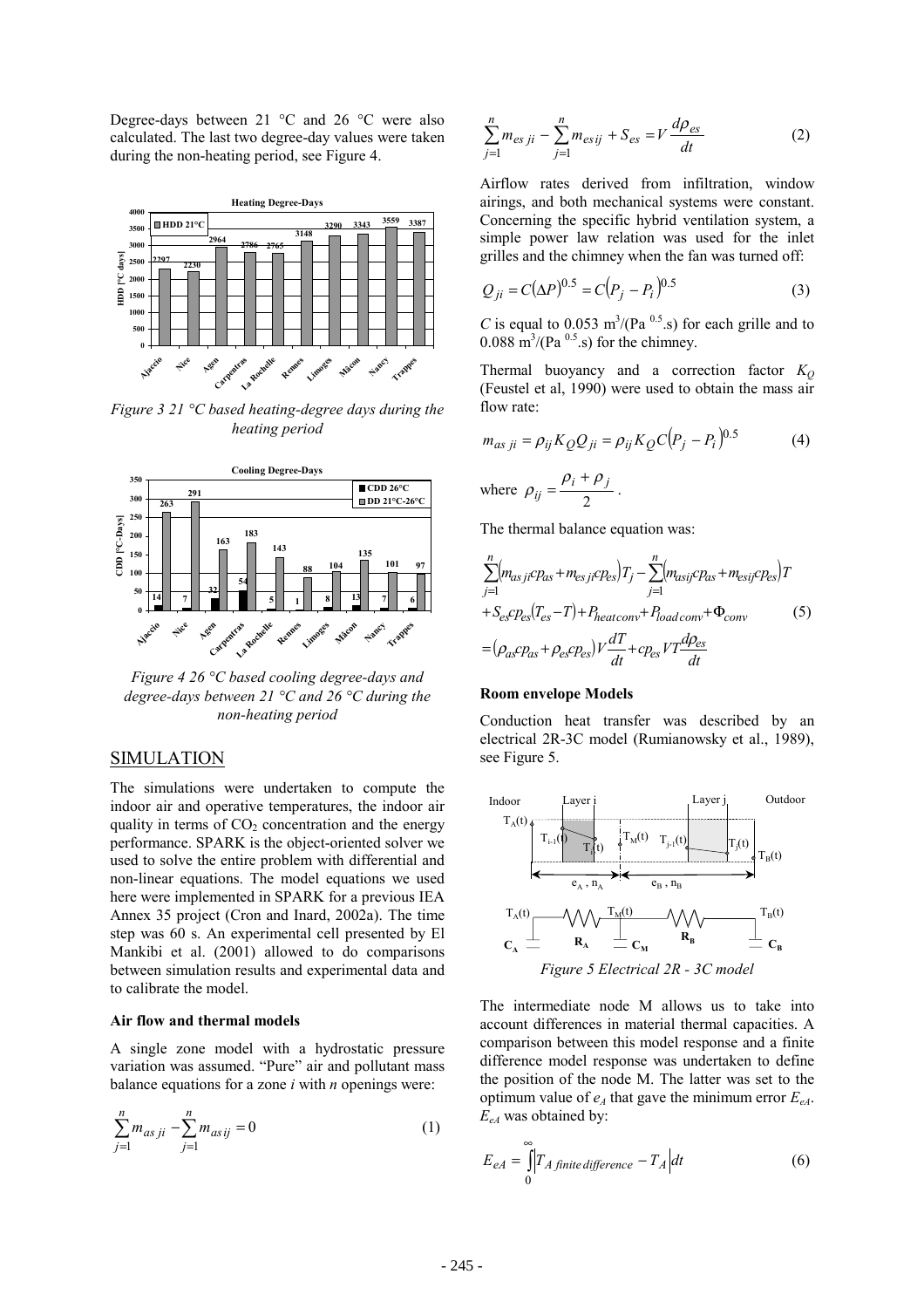The outdoor long-wave radiation was obtained by:

$$
\Phi_{netGLO\ o} = \varepsilon_o \sigma S_o \left( \frac{(1 - \cos \beta)}{2} \left( T_o^4 - T_{so}^4 \right) \right) \n+ \varepsilon_o \sigma S_o \left( \frac{(1 + \cos \beta)}{2} \left( T_v^4 - T_{so}^4 \right) \right)
$$
\n(7)

The short-wave radiation absorbed by the external wall surface was calculated from the incident solar radiation and the surface solar properties.

The outdoor convective heat transfer was calculated by:

$$
\Phi_{convo} = h_{convo} S_o (T_o - T_{so})
$$
\n(8)

$$
h_{convo} = c + dU_{met}^{n}
$$
 (9)

where  $c = 2.5$ ,  $d = 3.5$  and  $n = 1$  (Ferries, 1980).

A mean radiative temperature model described the long-wave heat transfer indoors. Part of the internal loads and the heating system were taken into account in the model. Given a surface *i*, we used:

$$
\Phi_{netGLOi} = h_{rmi} S_i (T_{rm} - T_{si})
$$
\n(10)

$$
h_{rmi} = 4\sigma \varepsilon_i \left(\frac{T_{si} + T_{rm}}{2}\right)^3 \tag{11}
$$

$$
T_{rm} = \frac{\sum_{i=1}^{n} (h_{rm} S_i T_{si}) + P_{heat\,rad} + P_{load\,rad}}{\sum_{i=1}^{n} h_{rm} S_i}
$$
(12)

Indoors, solar radiation transmitted through the window was assumed to be entirely incident on the floor. One part was absorbed, the other part reflected in a diffuse way. The global diffuse solar radiation was distributed over all the surfaces depending on their area ratio and then absorbed.

Convection indoors was obtained by:

$$
\Phi_{convi} = h_{convi} S_i \left( T - T_{si} \right) \tag{13}
$$

where 
$$
h_{convi} = a |T - T_{si}|^b
$$
 (14)

*a* and *b* were taken from Allard (1987):

- $a = 3$  and  $b = 0$  for an horizontal surface
- $a = 1.5$  and  $b = 0.33$  for a vertical surface

The operative temperature is a simplified indication of thermal comfort and was computed by:

$$
T_{op} = \frac{h_{conv} T + h_{rm} T_{rm}}{h_{conv} + h_{rm}} \tag{15}
$$

$$
h_{rm} = 4\sigma \varepsilon \left(\frac{T_{op} + T_{rm}}{2}\right)^3 \tag{16}
$$

$$
h_{conv} = a \left| \frac{T - T_{op}}{D} \right|^b \tag{17}
$$

 $h_{conv}$  is the globe convection heat transfer,  $a = 1.4$  and  $b = 0.25$ . *D* is the globe diameter equal to 0.15 m.

## DISCUSSION AND RESULT ANALYSIS

Simulations were performed for each of the ten cities over a whole year and results were given in terms of indoor air and operative temperatures,  $CO<sub>2</sub>$ concentration and energy consumption. For every simulation, the two mechanical system results were identical except for the preheating and the ventilation consumption.

#### **Climatic differences**

As presented in Ghiaus and Allard (2002), two indoor air temperatures for a free-running building (balance temperatures) were calculated for the mechanical systems to outline the room heating, cooling and airconditioning needs, see Figure 6. Both balance temperatures with and without window airing were obtained with the steady state assumption.



*Figure 6 Heating, cooling and air-conditioning needs during occupancy*

Figure 6 shows heating is required for an outdoor air temperature lower than 10.5°C. When the outdoor air temperature is between 12  $^{\circ}$ C and 16  $^{\circ}$ C, the window can be either opened or closed, it depends on the internal and solar gains. For an outdoor air temperature higher than 16 °C, the window is opened constantly during occupancy. This window airing can provide some free cooling, but thermal comfort may be a concern since solar radiation hasn't been taken into account to define the balance temperature. For hybrid ventilation, it is also critical since, within this range of temperature, natural stack effect is relatively low. For an outdoor air temperature higher than 26°C, air-conditioning is required to ensure a satisfying thermal comfort. The annual outdoor air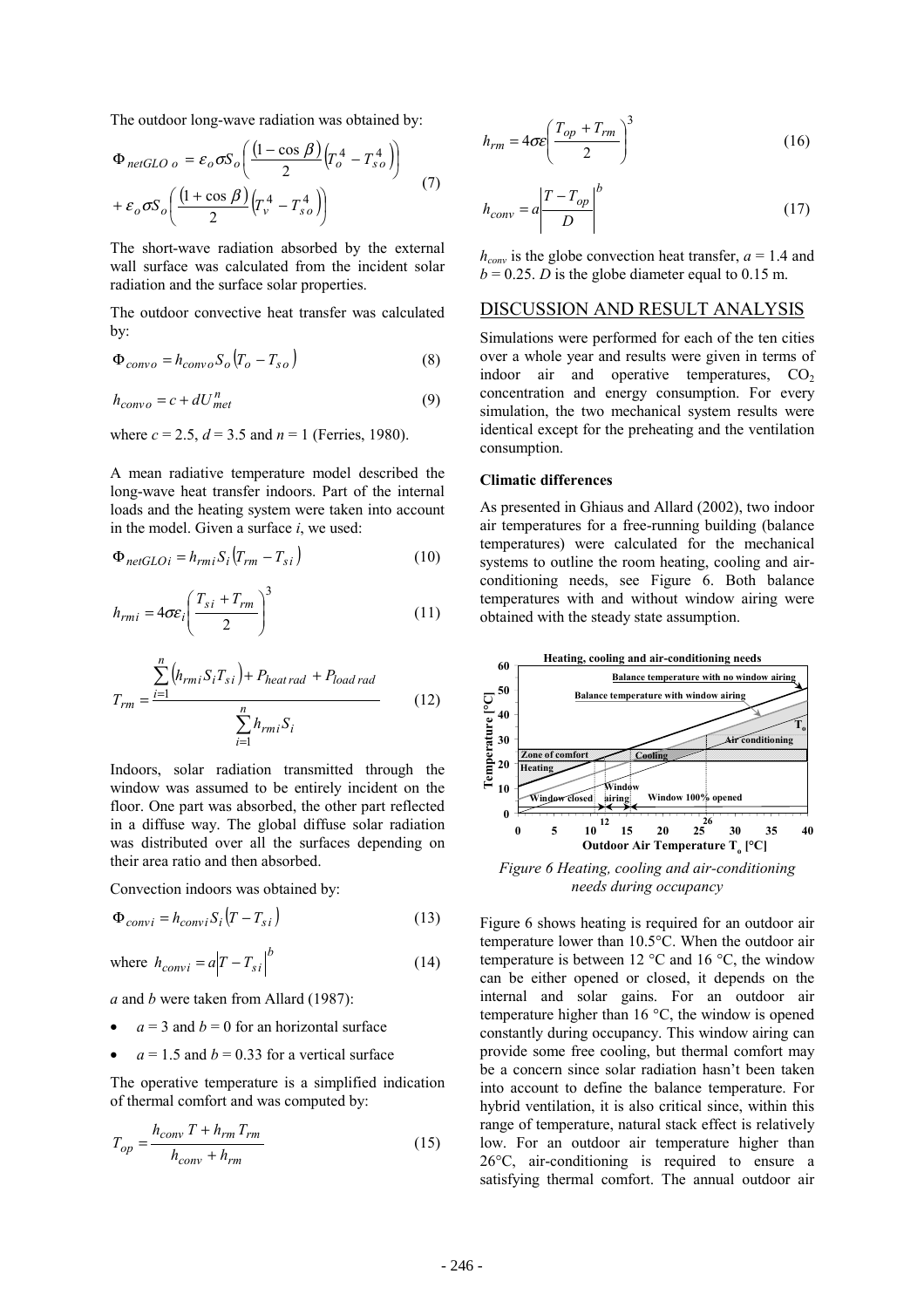temperature distribution during occupancy seemed to be another important information to analyze the needs depending on the outdoor air temperature. This annual distribution was calculated from the weather data files, see Table 3.

*Table 3 Annual distribution of outdoor air temperature during occupancy (percentage)*

| <b>CITIES</b>  | $12^{\circ}$ C> | $12^{\circ}$ C $\leq$ T <sub>0</sub> | $16^{\circ}$ C $\leq$ T <sub>0</sub> | $26^{\circ}$ C $\leq$ |
|----------------|-----------------|--------------------------------------|--------------------------------------|-----------------------|
|                | $T_{0}$         | <16°C                                | $<26\textdegree C$                   | $T_{0}$               |
| Ajaccio        | 17              | 34                                   | 46                                   | 3                     |
| Nice           | 25              | 30                                   | 45                                   | $\theta$              |
| Agen           | 50              | 19                                   | 27                                   | 4                     |
| Carpentras     | 44              | 17                                   | 33                                   | 6                     |
| La Rochelle    | 51              | 23                                   | 26                                   | 0                     |
| Rennes         | 59              | 22                                   | 19                                   | $\theta$              |
| Limoges        | 60              | 16                                   | 24                                   | $\theta$              |
| Mâcon          | 59              | 14                                   | 26                                   |                       |
| Nancy          | 62              | 14                                   | 23                                   |                       |
| <b>Trappes</b> | 65              | 14                                   | 21                                   | $\theta$              |

This table shows different categories of cities.

Ajaccio and Nice are the warmest ones: they have an annual outdoor air temperature higher than 16 °C during more than 45 % of the occupancy time and the outdoor air temperature is lower than 12 °C during less than 25 % of the occupancy. These two cities have also the lowest heating degree-days and the highest degree-days between 21 °C and 26 °C.

Agen and Carpentras have outdoor air temperatures higher than 16°C less frequently than Ajaccio and Nice but the distribution is in fact different. Indeed they have more 26 °C based cooling degree-days and fewer degree-days between 21 °C and 26 °C.

The definition of climatic zones and degree-days aren't enough to describe the climate of an area. For instance, Agen and La Rochelle are in the same zones (H2 and Ec), but La Rochelle is cooler since the outside air temperature is never above 26 °C. Although La Rochelle and Carpentras have about the same heating degree-days, the cooling degree-days and the annual distribution are different. In fact, Rennes and La Rochelle are located on the Western coast of France and both have a mild climate because of the oceanic influence. Table 3 shows the frequency of outdoor air temperature between 12 °C and 16 °C and the one of temperature between 16 °C and 26 °C are about the same for both cities. Rennes has somehow a cooler summer since the cooling degreedays and those between 21 °C and 26°C are lower than La Rochelle ones.

Finally Limoges, Macôn, Nancy and Trappes have an outdoor air temperature lower than 12 °C during around 60 % of the occupancy time, and also the highest 21 °C based heating degree-days.

### **Thermal comfort**

As mentioned before, the two mechanical systems differ only in consumption. Figure 7 shows the annual operative temperatures during occupancy.



*Figure 7 Annual mean operative resultant temperature during occupancy*

For each city, the operative temperature is a little higher with the hybrid ventilation system than with the mechanical ones. In fact, during winter time the natural driving forces induce a higher air flow rate than the one provided by the fan, but during the intermediate seasons and the warmer months with occupancy, air flow rates for the hybrid ventilation system are lower than for the mechanical one. This is first due to a lower stack effect when the outdoor temperature is cool or warm. Then, when there is some window airing, the fan is still on for the mechanical modes, whereas for the hybrid ventilation, since the  $CO<sub>2</sub>$  level is reasonable, only one inlet grille is opened. So these combined factors explain the lower airflow rate and thus the higher operative temperature for the hybrid ventilation. For these reasons, temperature differences are a little higher for cities with a warm climate. For instance Carpentras in the zone Ed has the highest operative temperature and the highest temperature difference between the two modes, that is in correlation with the highest cooling degree-day value. On the other hand, Rennes, that is in the coolest zone Ea, has the lowest mean operative temperature and almost no difference between the mechanical and the hybrid ventilation temperature mean values. Rennes has in fact the lowest cooling degree-days and degree-days between 21 °C and 26 °C.

### **CO2 concentration**

The annual mean  $CO<sub>2</sub>$  concentration results show a difference between the warm climates and the mild or the cold ones. The value of the mean  $CO<sub>2</sub>$ concentration is higher with the hybrid system for Mediterranean cities, but remains below 1000 ppm. For all the other cities,  $CO<sub>2</sub>$  is in fact higher with the mechanical ventilation systems (the difference for Mâcon is too little to give a conclusion). As shown previously, the hybrid ventilation system provides a lower air flow rate than the mechanical systems when the window is opened, so there is a higher mean  $CO<sub>2</sub>$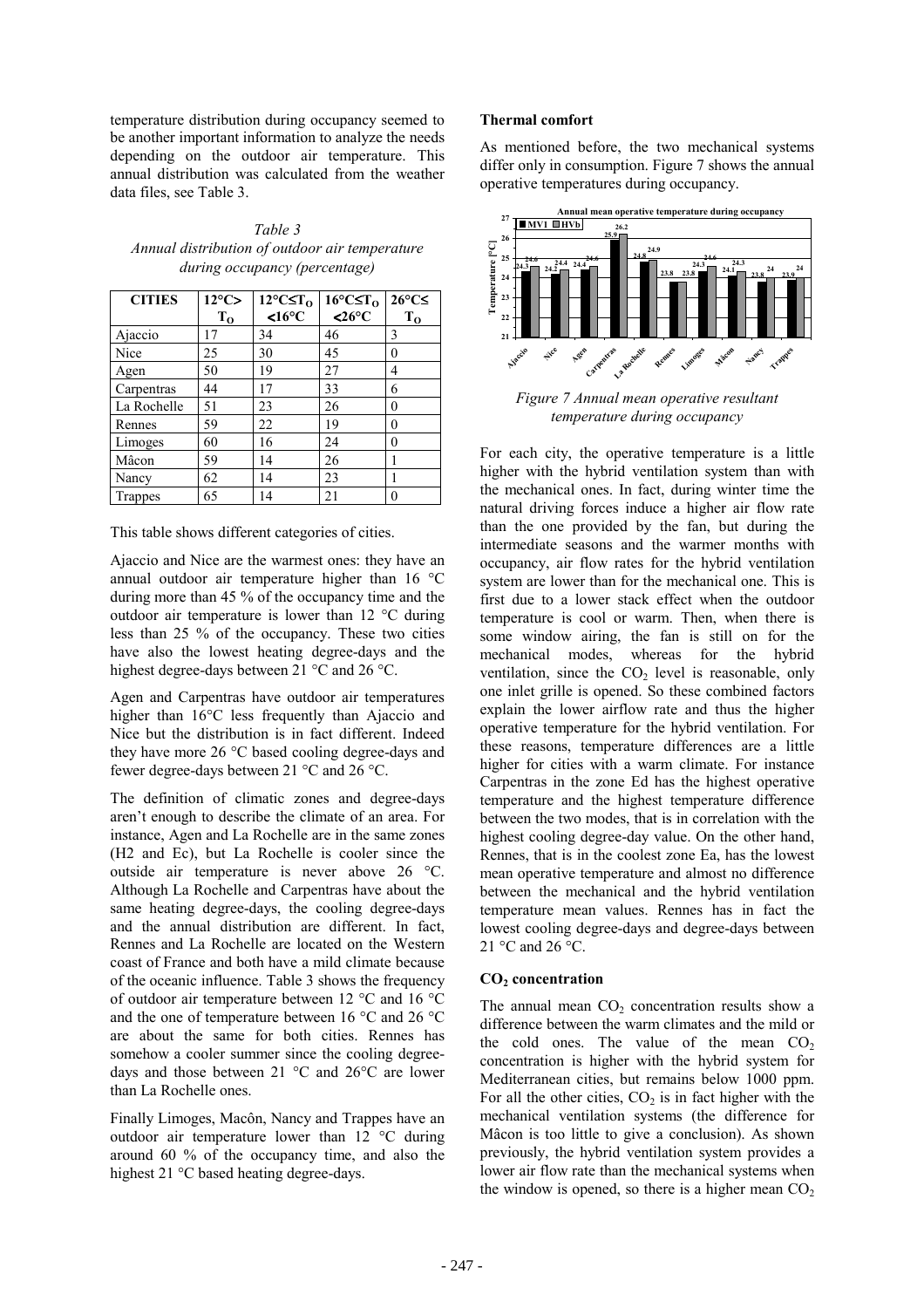concentration in that case than for the mechanical ventilation. In fact, two different ventilation phenomena occur. For Mediterranean cities, stack effect is not very important, thus ventilation over the year is mostly due to window airing, whereas for colder cities, stack effect prevails over window airing. For Mâcon, these effects are almost equal.

All climatic parameters are important and have to be taken into account to estimate hybrid ventilation system performance in terms of  $CO<sub>2</sub>$  concentration. Mâcon and Rennes both have an outdoor temperature lower than 12 °C during 59 % of the occupancy time, but they are respectively in the summer zones Ec and Ea which explains the differences in Figure 8. Likewise La Rochelle and Agen have a similar frequency of outdoor temperature lower than 12  $^{\circ}$ C and are both in the climatic zones H2 and Ec, but the mean  $CO<sub>2</sub>$  concentration is different. In fact, according to the degree-days, La Rochelle is cooler in summer and warmer in winter than Agen.



*Figure 8 Annual mean CO<sub>2</sub> concentration during occupancy*

Finally there is, for all cities, less exposure to a high  $CO<sub>2</sub>$  concentration with the hybrid system (see Figure) 9), so this hybrid ventilation system provides a better indoor air quality than the mechanical ones. Indeed there can be, with the mechanical ventilation, an exposure to a concentration higher than 1000 ppm when the window is still closed (in the early morning for instance) and a lower mean concentration value as long as the window is opened.



*Figure 9 Exposure to a CO<sub>2</sub> level higher than 1000 ppm*

The major conclusion is that, when applying this specific control strategy, indoor air quality in terms of  $CO<sub>2</sub>$  concentration is, independently of the climate, better with hybrid ventilation than with mechanical ventilation.

#### **Energy consumption**

Hybrid ventilation provides some energy savings on heating and preheating for all cities (see Table 4), mostly because the inlets are closed during nonoccupancy. There are fewer energy savings for colder cities than for warmer ones, since a higher stack effect leads to a higher air flow rate and thus to more preheating and heating consumption. For Ajaccio and Nice, hybrid ventilation induces fewer energy savings for the fan consumption than for the other cities. This is due to more night cooling requirements.

*Table 4 Annual energy savings between HV compared to MV1 (percentage)*

| <b>ENERGY</b><br><b>SAVINGS</b> | <b>HEATING</b><br>HV/MV1 | PREHEAT.<br>HV/MV1 | <b>FAN</b><br>HV/MV1 |
|---------------------------------|--------------------------|--------------------|----------------------|
| Ajaccio                         | 27                       | 27                 | 92                   |
| Nice                            | 21                       | 16                 | 92                   |
| Agen                            | 11                       | 14                 | 94                   |
| Carpentras                      | 24                       | 12                 | 93                   |
| La Rochelle                     | 16                       |                    | 96                   |
| Rennes                          | 11                       | 7                  | 98                   |
| Limoges                         |                          | 7                  | 97                   |
| Mâcon                           | 6                        | 11                 | 95                   |
| Nancy                           | 5                        | 8                  | 97                   |
| Trappes                         | 6                        | 6                  | 98                   |

Table 5 corroborates these conclusions. Ajaccio and Nice have actually less preheating and more fan energy consumption than the other cities, thus high energy savings are done for Ajaccio and Nice. This is due to the low fan power consumption in the hybrid mode and fewer heating and preheating needs. For the other cities, hybrid ventilation provides energy savings for heating, preheating and the fan consumption compared to the exhaust mechanical ventilation mode (MV1) but energy consumption is higher with hybrid ventilation than with the balance mechanical system (MV2). This is due a high preheating need, especially during the cold days, so preheating consumption prevails over the fan consumption for these cities.

All these characteristics are also represented in the Figure 10 where we have the annual total energy consumption for all the ventilation modes.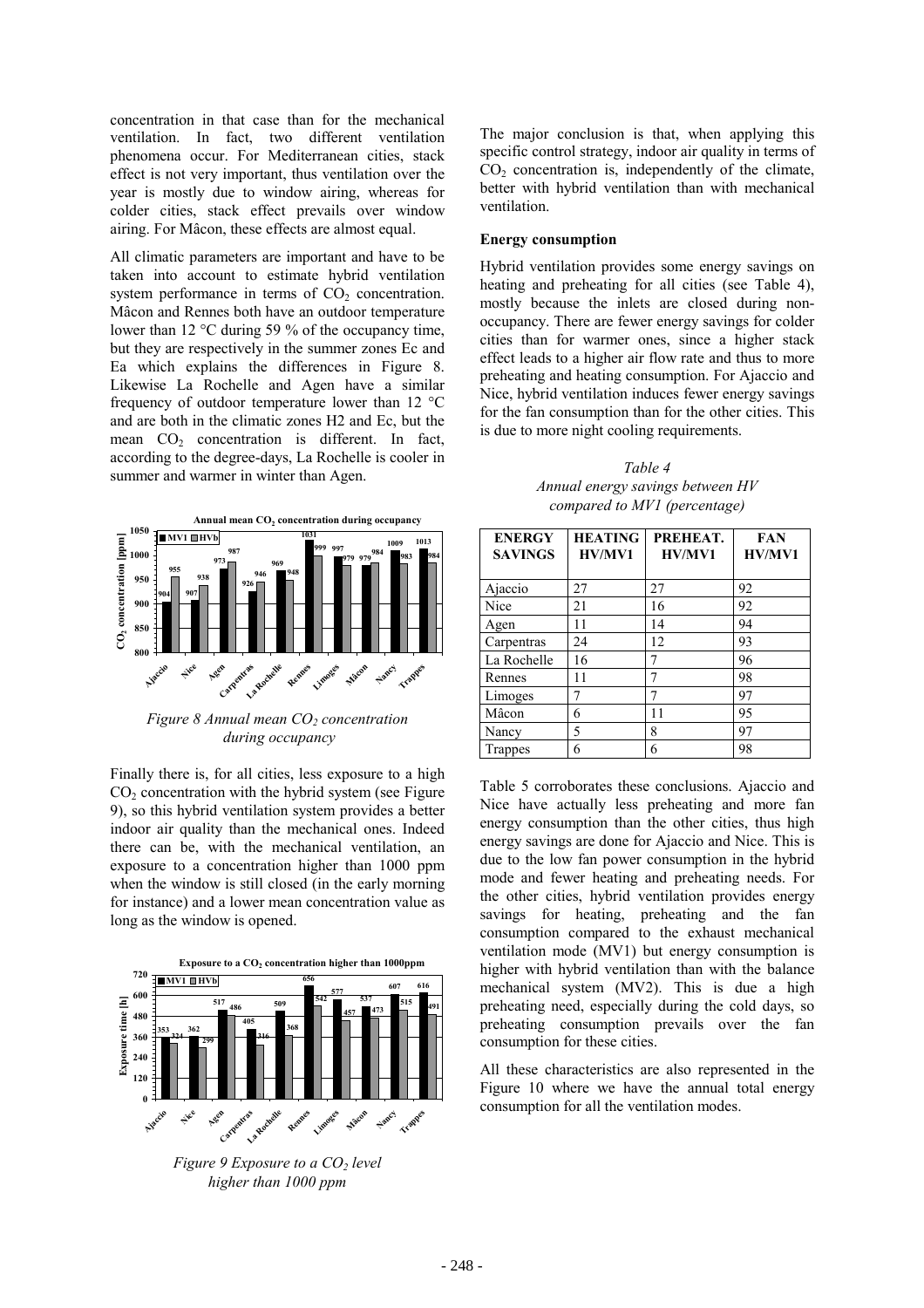#### *Table 5*

*Fan consumption over preheating consumption for MV1. Comparison of consumption between hybrid and mechanical ventilation modes (percentage)*

| <b>CITIES</b>  | FAN/<br>PREHEAT.<br>(MV1) | HV/MV1 | HV/MV2 |
|----------------|---------------------------|--------|--------|
| Ajaccio        | 41                        | $-42$  | $-28$  |
| Nice           | 36                        | $-33$  | $-14$  |
| Agen           | 17                        | $-23$  | $+31$  |
| Carpentras     | 24                        | $-27$  | $+27$  |
| La Rochelle    | 16                        | $-19$  | $+65$  |
| Rennes         | 12                        | $-16$  | $+58$  |
| Limoges        | 12                        | $-15$  | $+61$  |
| Mâcon          | 13                        | $-16$  | $+33$  |
| Nancy          | 11                        | $-13$  | $+44$  |
| <b>Trappes</b> | 11                        | $-13$  | $+48$  |



*Figure 10 Annual total energy consumption for the different ventilation modes*

Finally cities that require less heating and preheating have a better performance with the hybrid system, whereas the ones that have high heating degree-day values have the highest energy savings with the heat recovery system (see Figure 10). These results may be generalised to other buildings, if the yearly temperature range distribution is known. The relation between climate specifications and energy savings over a year can be finally summarise in Table 6

*Table 6 Hybrid ventilation energy savings estimated from the climatic conditions*

| <b>HEATING</b><br><b>NEEDS</b>                                                                                                                                  | <b>VENTILA.</b><br><b>NEEDS</b> | <b>WINDOW</b><br><b>AIRING</b><br><b>NEEDS</b> | <b>ENERGY</b><br><b>SAVINGS</b> |
|-----------------------------------------------------------------------------------------------------------------------------------------------------------------|---------------------------------|------------------------------------------------|---------------------------------|
| **                                                                                                                                                              | ★★★                             | *****                                          | ☺<br>☺<br>☺<br>⊙                |
| *****                                                                                                                                                           | **                              | ★★★                                            | ⊙<br>☺<br>☺                     |
| *****                                                                                                                                                           | $\star\star$                    | **                                             | $\odot$ $\odot$                 |
| *****<br>**                                                                                                                                                     | *                               | **                                             | ⊙                               |
| $\star$ : ca. 10 % of the occupancy time (T <sub>o</sub> < 12 °C)<br>$\odot$ : ca. 10 % of energy savings compared to a<br>mechanical ventilation mode like MV1 |                                 |                                                |                                 |

### **CONCLUSIONS**

This study has shown the general behaviour of a fan assisted natural ventilation with control based on temperature and  $CO<sub>2</sub>$  concentration. This control provides air flow when needed for indoor air quality considerations and, although the mean  $CO<sub>2</sub>$ concentration is a little higher with the hybrid system for warn cities, it remains reasonable and the overall indoor air quality is improved with less exposure to a high  $CO<sub>2</sub>$  concentration. A drawback may be that the operative temperature is a little higher and may reach the thermal comfort upper limits, especially in warm cities. The exception to this is Mediterranean cities where the hybrid ventilation system outperforms both mechanical systems.

Heating and cooling degree-days give an initial idea about climate characteristics and the impact on indoor conditions and consumption. But degree-day data alone are not sufficient to estimate hybrid system performance. Hence more information such as the annual outdoor temperature distribution is needed to complete the analysis since it gives better indications on overall room needs. This kind of study is interesting and can be useful for designers. Designers have to define their priorities that are either to improve the indoor air quality, or to reduce energy consumption to as low as possible.

This study was limited to one specific hybrid ventilation system. For future work, it would be very interesting to perform simulations for other control strategies or other hybrid ventilation systems. Another interesting future work would be to extend these simulations to other specific climates such as humid, very cold or very warm climates. Then an atlas of potential and performance of several hybrid ventilation systems could be developed.

## ACKNOWLEDGEMENTS

This study was part of the IEA Annex 35 "Hybrid Ventilation in New and Retrofitted Buildings" and was supported by the French Ministry and also by the French environmental and energy agency ADEME. The author would like to thank Ashok Gadgil and Dimitri Curtil (LBNL, USA) for their help.

# NOMENCLATURE

| C        | thermal capacity                           | [J/°C]                                              |
|----------|--------------------------------------------|-----------------------------------------------------|
| $\it cp$ | specific heat                              | [J/(kg <sup>o</sup> C)]                             |
| Cp       | pressure coefficient                       | $\vert - \vert$                                     |
| e        | thickness of a layer                       | $\lceil m \rceil$                                   |
| h        | heat transfer coefficient                  | $\left[\text{W}/\text{(m}^{2\circ}\text{C})\right]$ |
| m        | mass flow rate                             | [kg/s]                                              |
| n        | number of layers                           | $\mathsf{L}$                                        |
| Ρ        | internal gains (heating system or internal |                                                     |
|          | loads)                                     | W                                                   |
| O        | air flow rate                              | $\overline{[m^3/s]}$                                |